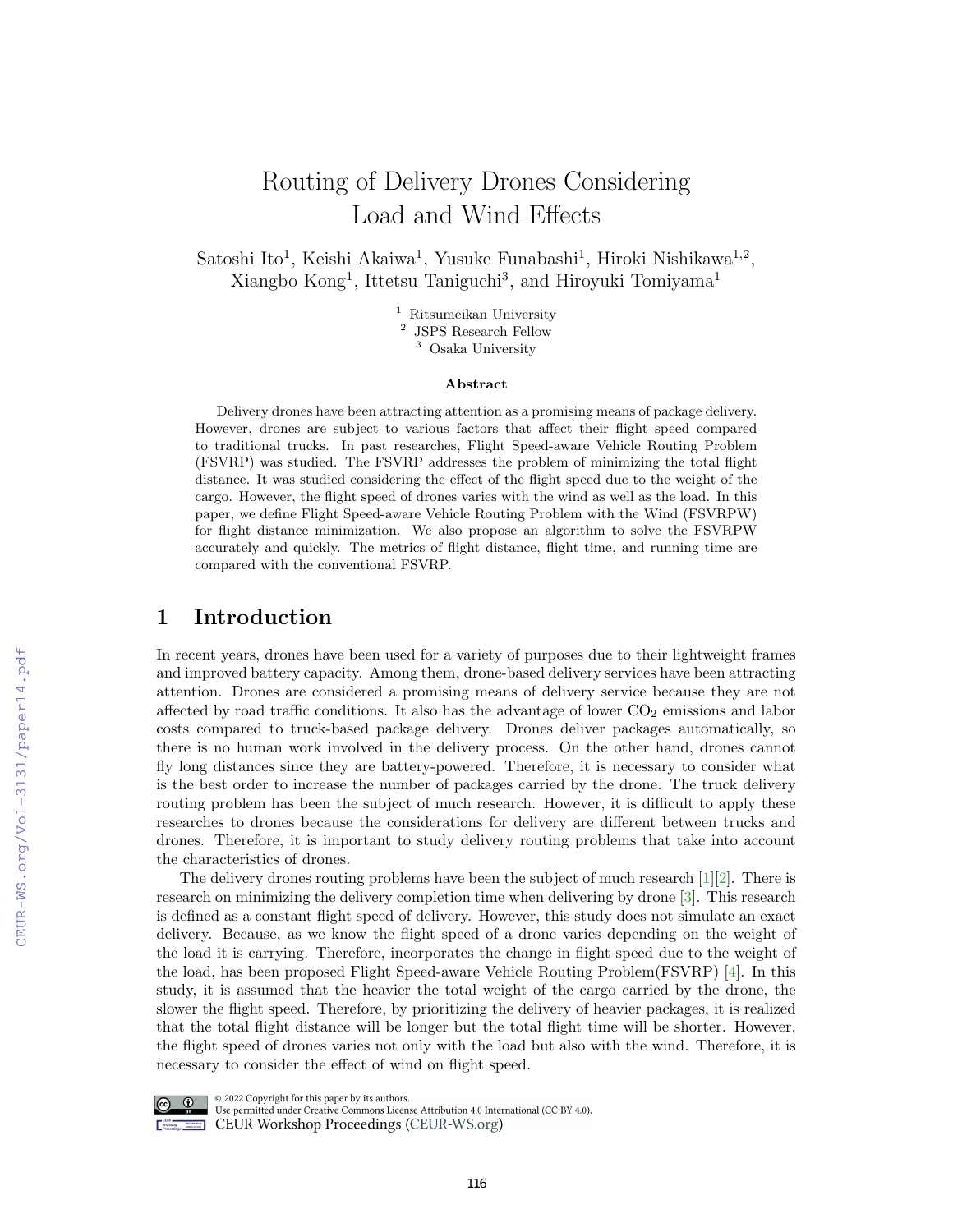In this paper, we address the Vehicle Routing Problem (VRP) for package delivery drones and address the delivery routing problem of minimizing the flight distance considering the change in flight speed due to load and wind. This paper is the first delivery drone routing problem that considers the change in flight speed due to load and wind. In this paper, given a set of package to deliver and wind velocity, the problem tries to find an optimal route that starts from a depot, delivers all of the packages to customers, and comes back to the depot with the effect of wind in mind. To solve FSVRPW, the paper presents a dynamic programming algorithm. Dynamic programming algorithm efficiently finds exactly optimal routes in terms of total flight distance.

The rest of this paper is organized as follows. Section II surveys related work. Section III describes the routing problem for delivery drones. Section IV proposes a dynamic programming algorithm for the FSVRPW. Section V presents evaluation and finally, Section VI concludes this paper.

## 2 Related Work

Delivery drone routing problems is studied a lot [\[2\]](#page-9-0)[\[5\]](#page-9-1)[\[6\]](#page-9-2)[\[7\]](#page-9-3). Vehicle Routing Problems (VRP) is an extension of the traveling salesman problem (TSP) for vehicle delivery. A given package is delivered to a customer using a vehicle. There are various problems in VRP with different constraints and objectives. Examples of constraints include the number of vehicles, the capacity of the cargo, and the battery capacity. Also, examples of objectives include minimizing energy consumption, minimizing flight time, and minimizing the flight distance.

Delivery drone routing problems are studied a lot [\[2\]](#page-9-0). Vehicle Routing Problems (VRP) is an extension of the traveling salesman problem (TSP) for vehicle delivery. A given package is delivered to a customer using a vehicle. There are various problems in VRP with different constraints and objectives. Examples of constraints include the number of vehicles, the capacity of the cargo, and the battery capacity. Also, examples of objectives include minimizing energy consumption, minimizing flight time, and minimizing the flight distance.

There are several studies aimed at minimizing the energy consumption  $[8][5][6][7]$  $[8][5][6][7]$  $[8][5][6][7]$  $[8][5][6][7]$ . Energy minimizing vehicle routing problems (EMVRP) is a further extension of VRP to minimize energy. Kara et al., assume that the energy consumption is proportional to the product of flight distance and loaded[\[8\]](#page-9-4). In [\[5\]](#page-9-1), an algorithm is proposed that prioritizes the lightest loads to be delivered to the EMVRP. However, the results are worse than the other algorithm. In [\[6\]](#page-9-2), a dynamic programming method for EMVRP is proposed. The results show that the dynamic programming method is effective. However, this does not take into account the change in flight speed due to the wind and load. In these studies, only drones are considered to deliver packages, but delivery plans combining trucks and drones are also proposed in [\[7\]](#page-9-3). Also, in these studies, calculations are done with a constant flight speed. However, the flight speed of drones varies depending on the load and the natural environment. Therefore, it is necessary to consider those effects in realistic delivery planning problems. A delivery planning problem that takes into account the effect of flight speed due to load is FSVRP proposed by Funabashi et al., [\[4\]](#page-9-5). FSVRP defines that the larger the load is, the slower the flight speed becomes, and the smaller the load is, the faster the flight speed becomes. It is also proposed by Ito et al., as a delivery planning problem that takes into account the effect of wind[\[9\]](#page-9-6).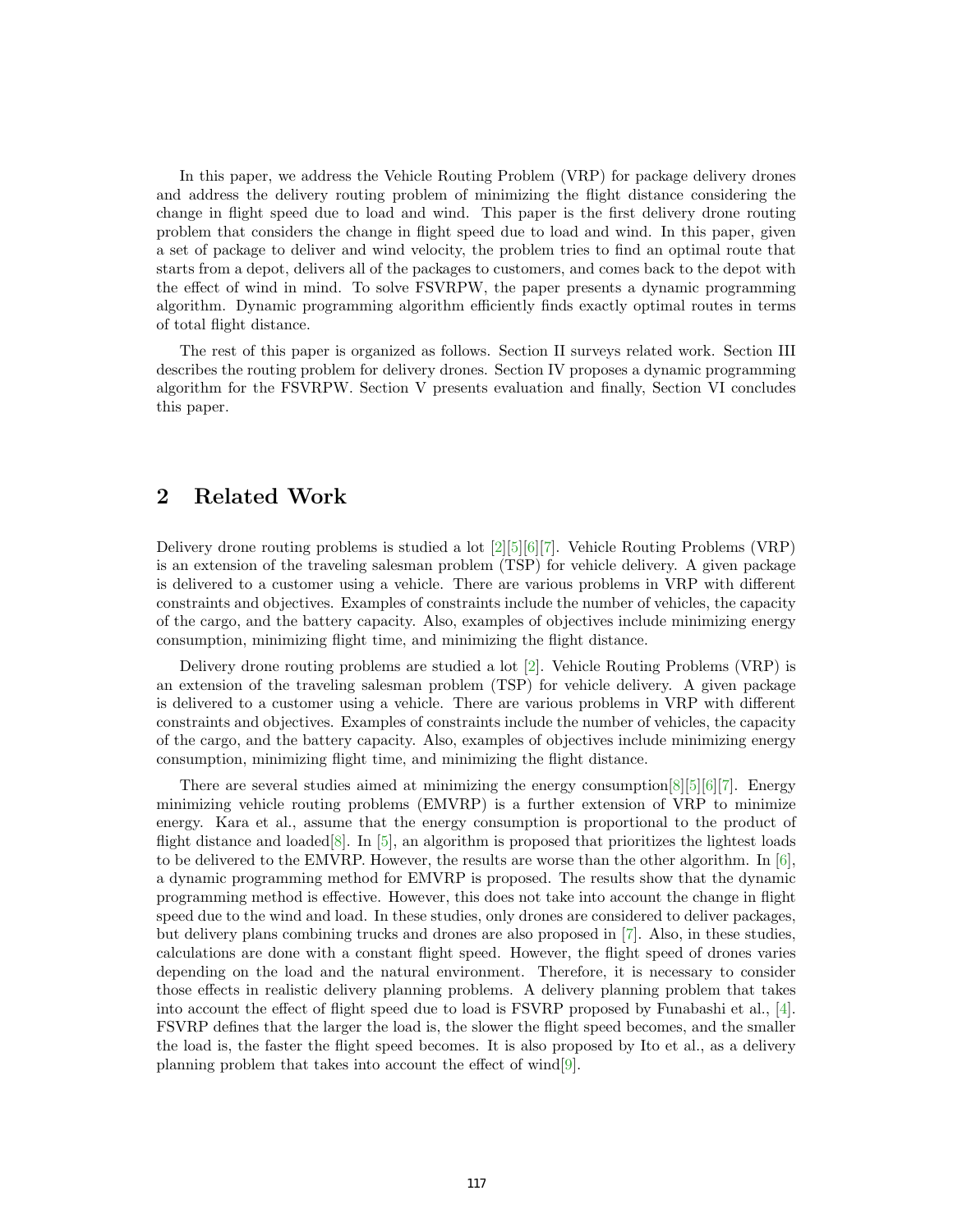## 3 The Routing Problem for Delivery Drones

This section describes FSVRP as proposed by Funabashi et al.[\[4\]](#page-9-5), and defines FSVRPW addressed in this paper.

#### 3.1 A Motivation Example

A variety of methods have been studied for drone delivery planning. However, most of the studies did not consider the effect of wind when determining the order of delivery. Therefore, it is necessary to consider wind in the delivery planning stage. In this paper, we extend the FSVRP proposed by Funabashi as a base. FSVRP is working on a delivery plan that minimizes the flight time when the flight speed is affected by the weight of the load.

We explain the difference between FSVRP and FSVRPW using a concrete example. The map used in the concrete example is shown in Figure [1a.](#page-2-0) It shows the distance between each customer and the weight of the package to be delivered to each customer when the number of customers is 3.

<span id="page-2-0"></span>

(a) Map of concrete example (b) Routing of FSVRP (c) Routing of FSVRPW

Figure 1: Routing of concrete example

The distance between each customer is shown in red, and the weight of the package to be delivered to each customer is shown in the square box. The example also assumes that the wind is blowing from customer 2 towards the delivery base. The FSVRP changes its flight speed depending on the weight of the load. Specifically, when the payload is heavy, the speed becomes slower, and when the payload is small, the speed becomes faster. In FSVRPW, the flight speed of drones is changed due to load and wind.

The concrete examples of FSVRP and FSVRPW are shown in Figure [1.](#page-2-0) FSVRP route is shown in Figure [1b.](#page-2-0) The delivery order written in the red line is the delivery order in which the flight time calculated by FSVRP is minimized. The flight time of the drone depends not only on the flight distance but also on the total weight of the payload. The heavier the load, the slower the flight speed and the longer the flight time. This implies that heavier loads should be given priority for delivery. Therefore, the optimal flight distance for FSVRP is 104.6  $(20 + 32.6 + 32 + 20)$ , and the flight time is 606.2  $(431.5 + 56.3 + 48.0 + 70.4)$ . However, this is not the optimal delivery order in FSVRPW. FSVRPW route is shown in Figure [1c.](#page-2-0) It's not only the load that affects the flight speed of the drone, but also the wind. When delivering a heavy load in a headwind, the flight speed is most affected. The slower flight speed will also increase the flight time. This means that priority should be given to delivering heavy loads with a tailwind. The overall flight time can also be minimized by giving priority to lighter loads if they are in a tailwind. Therefore, the optimal flight distance for FSVRPW is  $118.6$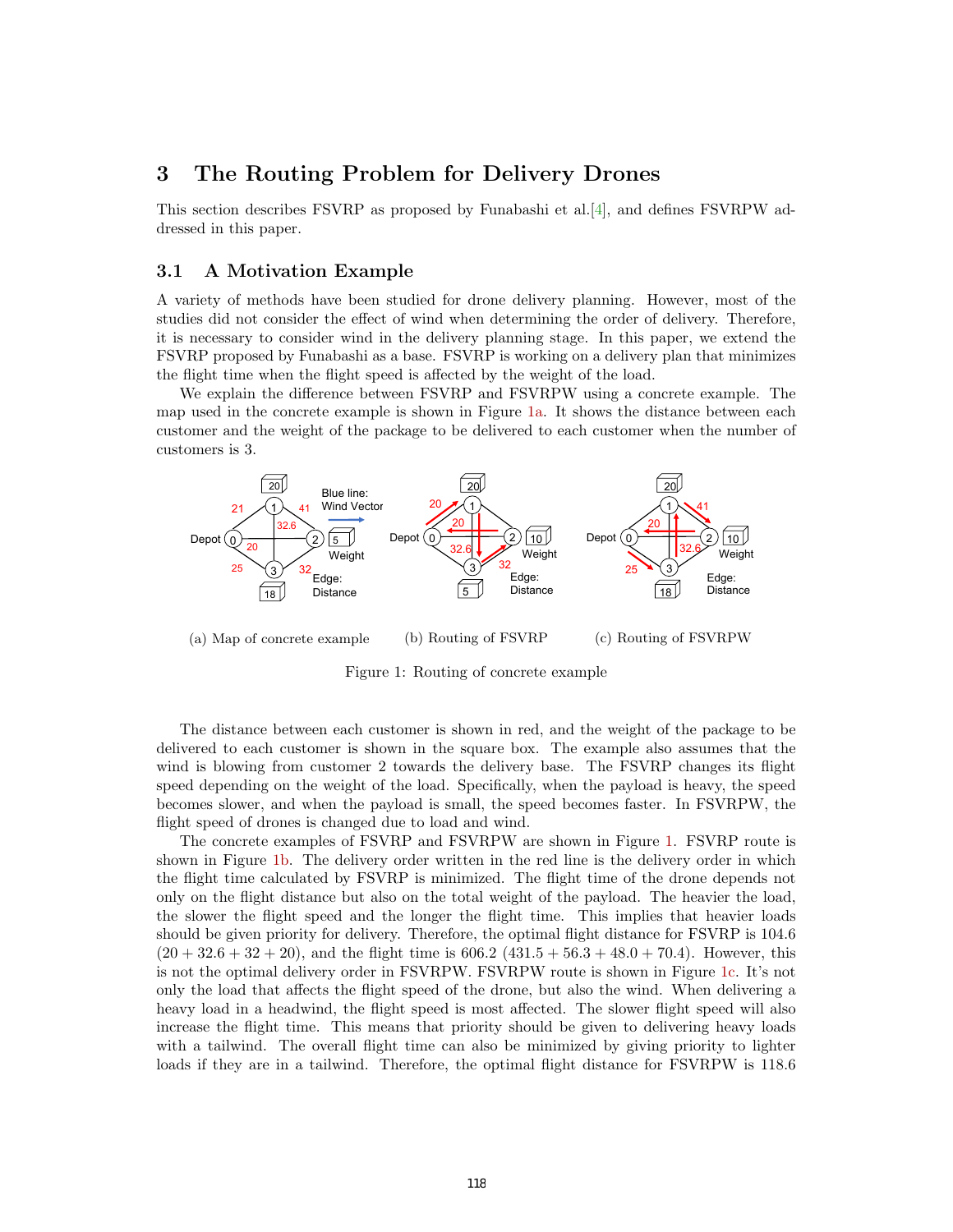$(25+32.6+41+20)$ , and the flight time is  $417.9$   $(144.9+152.9+49.7+70.4)$ . As can be seen from this result, it is necessary to consider not only the total weight of the payload but also the wind in the delivery routing.

#### 3.2 Description and Formulation of FSVRP and FSVRPW

This section is about the description and formulation of FSVRP and FSVRPW. The FSVRP dealt with in this paper is based on [\[4\]](#page-9-5).

We are given  $N$  items to deliver. To avoid lost generality, we do not deliver more than two packages to the same customer. In other words, multiple packages to the same customer are combined in advance. Also, the number of customers is  $N$ , and packages are numbered from 1 to N. The customer to whom package i  $(1 \le i \le N)$  is delivered is called customer i or point i, and the depot is numbered 0, as shown in the example in Figure [1.](#page-2-0) In this paper, we assume that all packages are delivered at one time. Also, all the packages are loaded onto the drone at the depot, and the delivery is started. If the total weight of the packages exceeds the carrying capacity of the drone, the packages need to be divided, which is out of the scope of this paper. Let  $d(i, i2)$  denote the distance between customers i1 and i2. Also, let  $x(j)$  denote the j-th visited customer, which is the decision variable of the routing problem. Since a route starts and ends at the depot, we define:

<span id="page-3-1"></span>
$$
x(0) = x(N + 1) = 0
$$
 (1)

Also, all of the customers are visited once, which is formally defined as follows:

$$
1 \le x(j) \le N \qquad (1 \le j \le N) \tag{2}
$$

$$
x(j1) \neq x(j2) \qquad (1 \leq j1, j2 \leq N, j1 \neq j2)
$$
\n(3)

Let  $w(i)$  denote the weight of package i and  $W_d$  is the weight of the drone itself. Let  $W(j)$  the total payload when the drone departs the j-th customer. When the drone starts delivery, all the packages are loaded. Therefore, the following equation is valid.

<span id="page-3-3"></span>
$$
W(0) = \sum_{i=1}^{N} w(i)
$$
\n(4)

When the drone makes the j-th stop  $(1 \leq j \leq N)$  at customer  $x(j)$ , a package of weight  $w(x(j))$ is unloaded. Therefore, the total payload when the drone leaves customer  $x(j)$  is defined as:

$$
W(j) = W(j-1) - w(x(j))
$$
\n(5)

Let  $t(i1, i2)$  denote the flight time between customer i1 and i2. The drone flight time from i1 to i2 is given by the distance between i1 and i2 divided by the drone flight speed v. Note that v is a function of payload. Therefore, the flight time between customers  $j$ -th visited and  $(j + 1)$ -th visited is defined as:

<span id="page-3-2"></span>
$$
t(x(j), x(j+1)) = d(x(j), x(j+1))/v(W(j))
$$
\n(6)

<span id="page-3-0"></span>The FSVRP asks the shortest flight time in all flight routes, and its objective function is defined as:

minimize 
$$
T = \sum_{j=0}^{N} d(x(j), x(j+1))/v(W(j))
$$
 (7)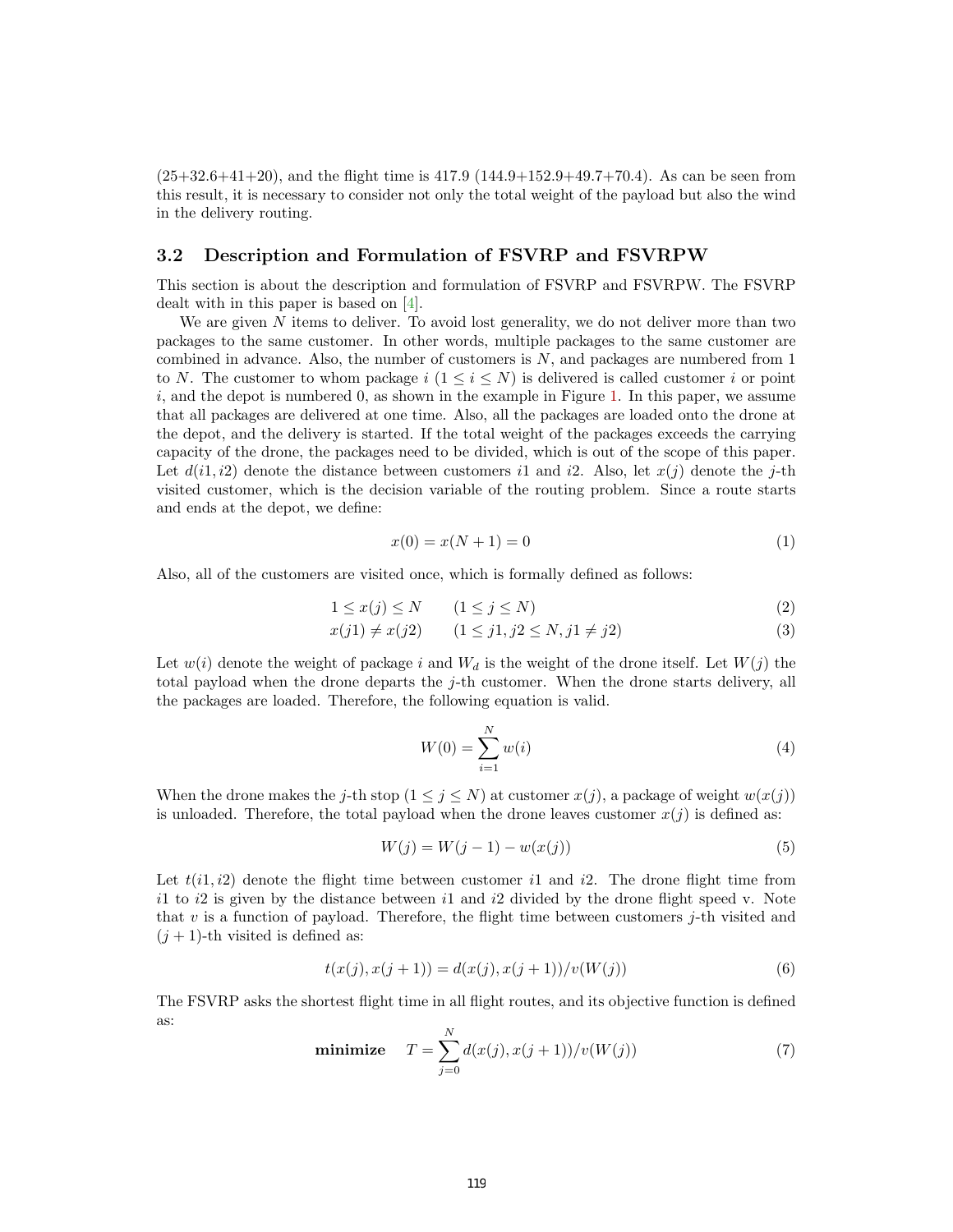The FSVRP addressed in this paper is formally defined as follows. Given w, d and v, find x which minimizes the objective function  $(7)$  while meeting the constraints  $(1)-(6)$  $(1)-(6)$  $(1)-(6)$ .

In FSVRPW, the effect of wind is added to the velocity used in FSVRP. If the wind speed is  $v_w$ , equation [\(6\)](#page-3-2) is defined as:

<span id="page-4-1"></span>
$$
t(x(j), x(j+1)) = d(x(j), x(j+1))/v_d(W(j), v_w)
$$
\n(8)

Therefore The FSVRPW asks the shortest flight time in all flight routes, and its objective function is defined as:

<span id="page-4-0"></span>minimize 
$$
T = \sum_{j=0}^{N} d(x(j), x(j+1))/v_d(W(j), v_w)
$$
 (9)

The FSVRP addressed in this paper is formally defined as follows. Given w, d, v and  $v_w$  find x which minimizes the objective function [\(9\)](#page-4-0) while meeting the constraints  $(1)-(5)(8)$  $(1)-(5)(8)$  $(1)-(5)(8)$  $(1)-(5)(8)$ .

#### 3.3 The Influence of Load and Wind on Drone Flight Speed

In the problem defined above, the flight speed function  $v$  is specific to the drone. We assume that v is assumed to be given, and how to accurately obtain v is out of the scope of this paper. Instead, the rest of this section only provides a simple approximation of how the load and wind of the drone affect the flight speed  $v$ .

<span id="page-4-2"></span>



Figure [2a](#page-4-2) shows a drone which flies horizontally. P denotes the driving force of the drone, and  $W_d$  denotes a weight of the drone itself. In order not to fall down, the vertical component of P, i.e.,  $P_y$ , must be equal to the gravity force  $W_d \cdot g$ . Let  $\theta$  denotes the pitch angle where  $P_y$  is equal to the gravity.

$$
P_y = P\cos(\theta) = W_d \cdot g \tag{10}
$$

The horizontal component of  $P$ , i.e.,  $P_x$ , is the power towards the destination, and is equal to the air resistance  $k \cdot v(0)$  where k is a drone-specific coefficient.

$$
P_x = P\sin(\theta) = k \cdot v(0) \tag{11}
$$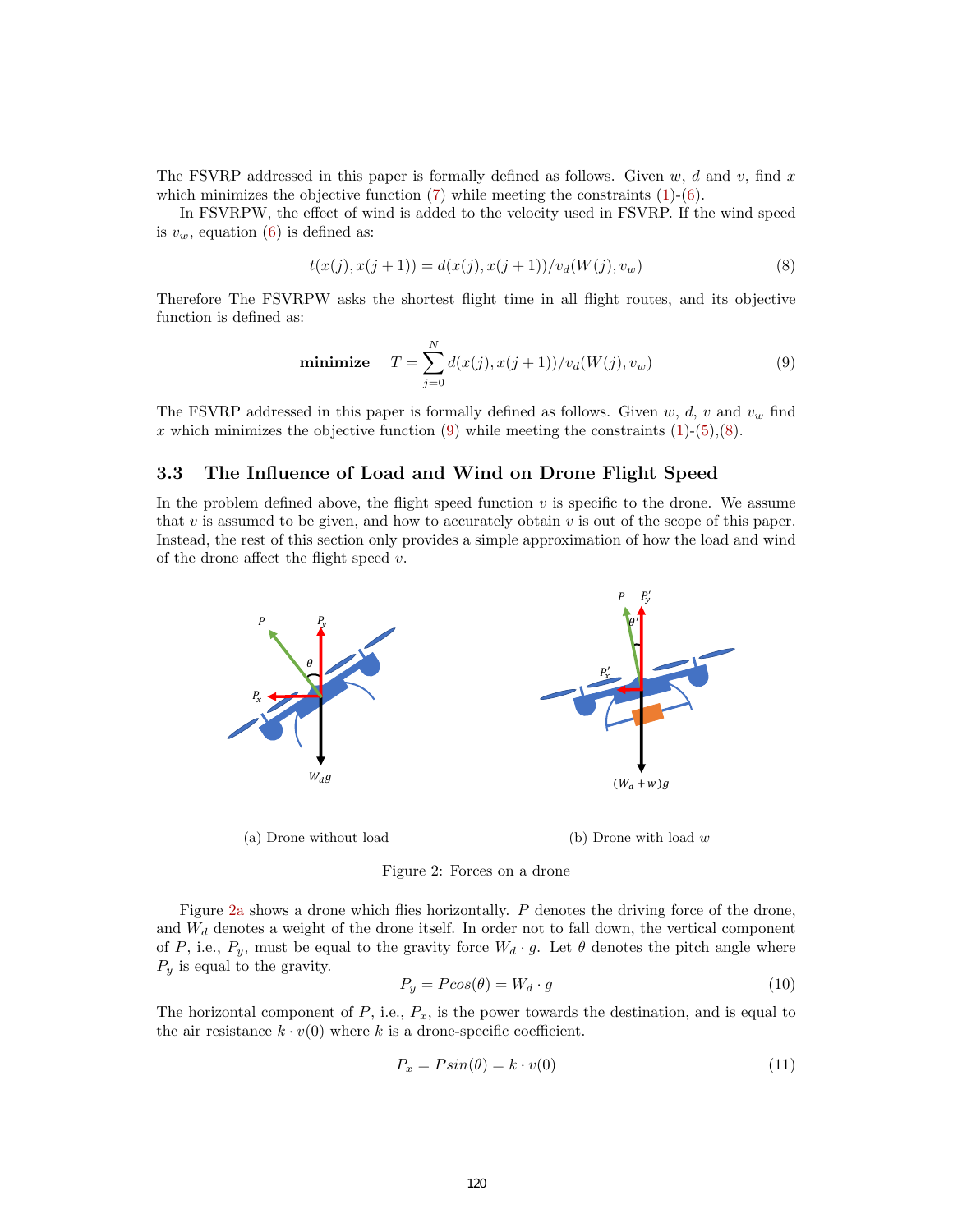Figure [2b](#page-4-2) shows a flying drone with load w. In order not to fall down, the pitch angle  $\theta'$ must be smaller than  $\theta$ . Then, we derive the following formulas.

$$
P'_y = P\cos(\theta') = (W_d + w) \cdot g \tag{12}
$$

$$
P'_x = P\sin(\theta') = k \cdot v(w) \tag{13}
$$

Hence, we derive:

$$
v(w) = \frac{P}{k} \sin(\theta') = \frac{\sin(\theta')}{\sin(\theta)} v(0)
$$
\n(14)

$$
\theta' = \arccos\left(\frac{(W_d + w) \cdot g}{P}\right) \tag{15}
$$

$$
\theta = \arccos(\frac{W_d \cdot g}{P})\tag{16}
$$



Figure 3: The effect of wind

Next, we consider the effect of the wind in the direction of travel of the drone. Let  $v_w$ denote the wind velocity and  $v_d$  denote the drone velocity. From the angle formed by the wind and the customer, we define as:

<span id="page-5-1"></span><span id="page-5-0"></span>
$$
|\mathbf{v}_{\mathbf{w}}|\sin(\theta_{w}) = |\mathbf{v}_{\mathbf{d}}|\sin(\theta_{d})
$$
\n(17)

The norm of the synthetic vector  $v'$  of  $v_w$  and  $v_d$  can be expressed as follows:

$$
|\mathbf{v}'| = |\mathbf{v}'|\cos\theta_w + |\mathbf{v}_d|\cos\theta_d \tag{18}
$$

According to Formula [\(17\)](#page-5-0) and [\(18\)](#page-5-1), the scalar of the vector  $v'$  is led in the following formula:

$$
|\mathbf{v'}| = |\mathbf{v_w}| \cos(\theta_w) + |\mathbf{v_d}| \cos(\arcsin(\frac{|\mathbf{v_w}| \sin(\theta_w)}{|\mathbf{v_d}|}))
$$
(19)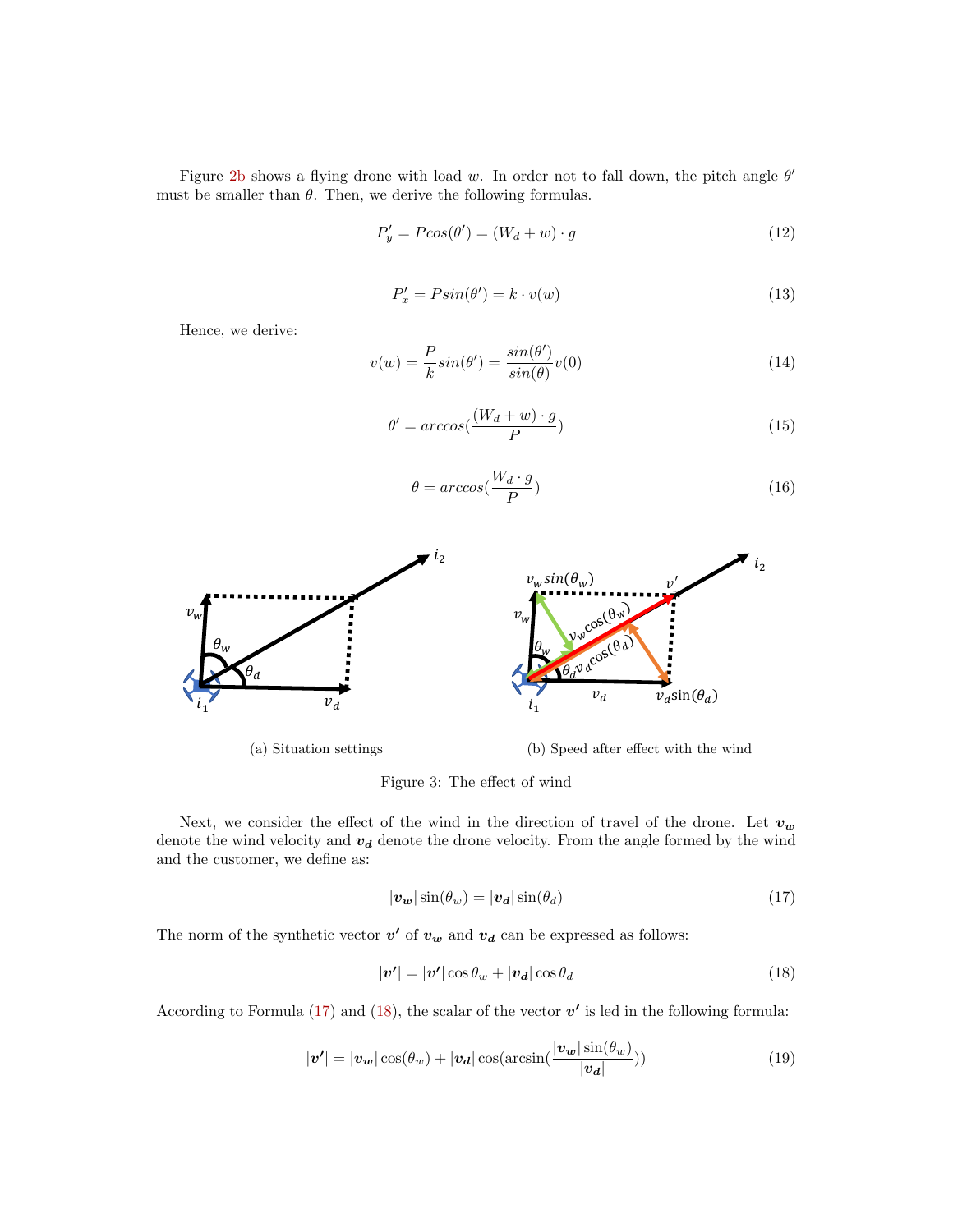Algorithm 1 Dynamic Programming for FSVRPW

```
1: W_{init} \leftarrow \sum W2: for next\_customer \in V do
3: dp[1 << (next_customer - 1)][next_customer] \leftarrow flight_time(depot to next_customer with W_{init})<br>4: Weight[1 << (next_customer - 1)] \leftarrow (Winit - Weert customer)
       Weight[1 << (next\_customer - 1)] \leftarrow (W_{init} - W_{next\_customer})5: end for
6:
7: for state in [0, 1, 2, ..., (2^N - 1)] do
8: for next\_customer \in V do
9: if next_customer has not been visited yet then
10: for prev\_customer \in V do
11: if prev_customer has been already visited then
12: dp[state | (1 \lt \lt (next-cutomer - 1))] [next-cutomer] \gets13: min(dp[state][prev\_customer] +14: flight_time(prev_customer to next_customer with Weight[state] and wind velocity),
15: dp[state](1 \leq (next\_customer - 1))][next\_customer])16: Weight[state](1 \leq (next-cutomer - 1))] \leftarrow Weight[state] - W_{next-cutomer}17: end if
18: end for
19: end if
20<sup>°</sup> end for
21: end for
22.23: min\_cost \leftarrow INFINITE24: for prev\_customer \in V do
25: min_cost \leftarrow min(dp[2^N-1][prev\_customer] + flight\_time(prec_customer to depot without payload), min_cost)
26: end for
```
## <span id="page-6-3"></span>4 Dynamic Programing Algorithm

This section proposes an exact algorithm for the FSVRPW defined in the previous section. The proposed algorithm is based on dynamic programming [\[10\]](#page-9-7).

Let S denote a set of customers who are already visited, and let i be the last-visited customer in S. We call a pair  $(\mathbb{S}, i)$  as a *state*. Obviously, the initial state is  $({0}, 0)$ . Then, we define a problem asking the minimum flight time  $T(\mathbb{S}, i)$  for delivery from the initial state to state  $(\mathbb{S}, i)$ . Now, we can derive a recurrence formula to calculate  $T(\mathbb{S}, i)$  as follows.

<span id="page-6-0"></span>
$$
T(\mathbb{S},i) = \min\{T(\mathbb{S}\backslash i,i') + t(W'(\bar{\mathbb{S}}) + w(i), d(i',i), v_w)| i' \in \mathbb{S}\backslash i\}
$$
\n(20)

Recall that  $i$  is the latest customer in  $S$ . In the formula,  $i'$  denotes the second latest customer.  $T(\mathbb{S}\backslash i, i')$  is the minimum flight time for flying from the depot to i', and  $t(W'(\bar{\mathbb{S}}) + w(i), d(i', i))$ is the flight time for flying from i' to i.  $W'(\overline{S})$  denotes the total weight of items which are not yet delivered, which is formulated as:

$$
W'(\bar{\mathbb{S}}) = \sum_{k \notin \mathbb{S}} w(k) \tag{21}
$$

In Formula  $(20)$ , it should be noted that, when departing from  $i'$ , item i is still loaded on the drone. Therefore,  $w(i)$  is added to  $W'(\overline{S})$ . Also, it is obvious that the flight time at the initial state, i.e., before leaving the depot, is zero.

<span id="page-6-2"></span>
$$
T(\{0\},0) = 0\tag{22}
$$

<span id="page-6-1"></span>The original routing problem asks the minimum flight time when the drone departs from the depot, visit all of N destinations, and comes back to the depot. Formally, the original problem asks:

$$
T(\{0, 1, 2, ..., N, 0\}, 0) \tag{23}
$$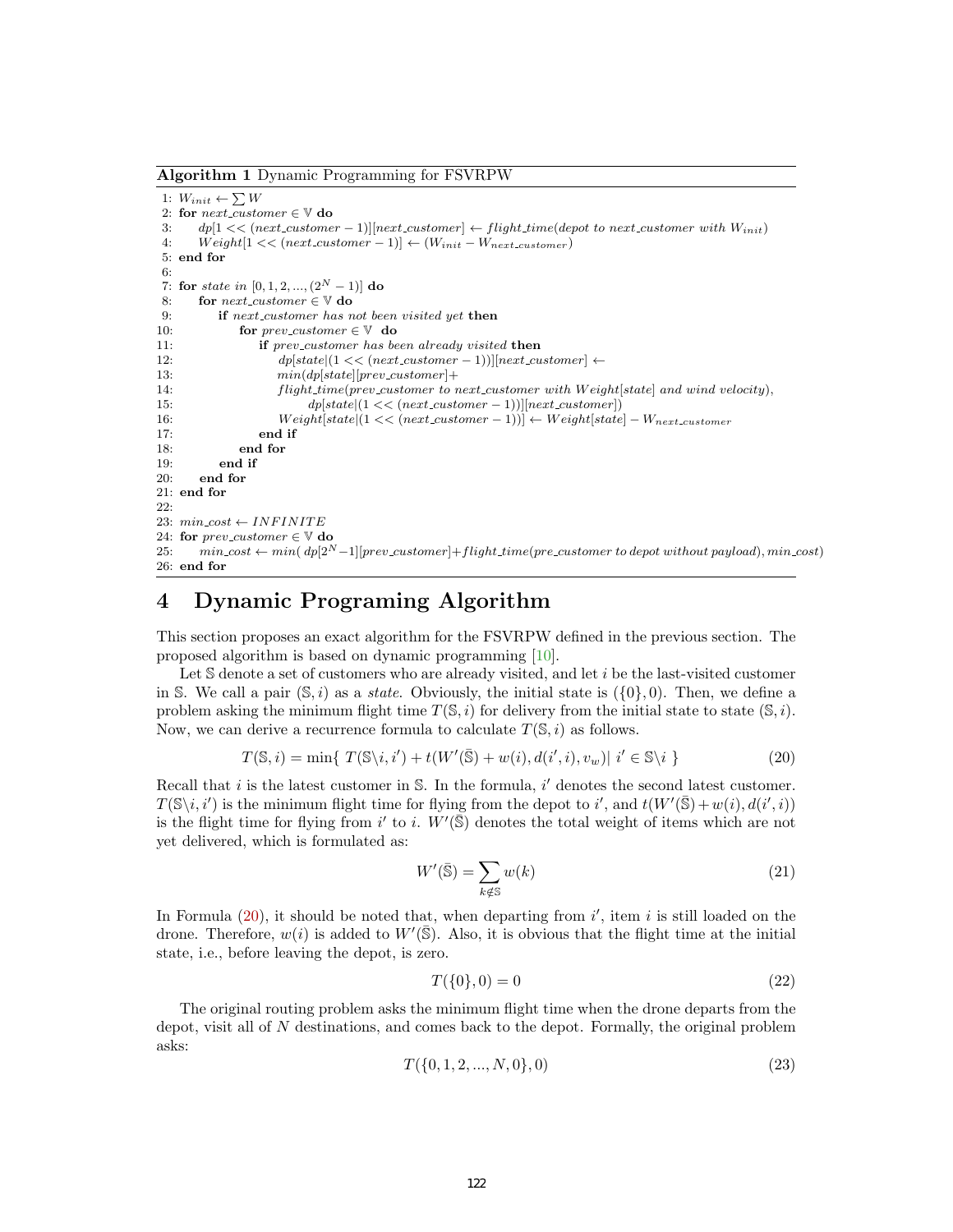The problem in Expression [\(23\)](#page-6-1) is recursively partitioned into sub-problems according to Formula [\(20\)](#page-6-0), reaching Formula [\(22\)](#page-6-2), and then, the optimal route with the shortest delivery time is obtained.

 $W_{init}$  is the total weight of all items to be delivered, and  $\nabla$  is a set of customers. *state* represents a set of customers who are already visited. Actually, state is a bit-vector of length N, where N is the number of customers. If customer i is visited, the  $(i - 1)$ -th bit is set.  $dp[state][customer]$  is a two-dimensional array which stores the flight time, and it corresponds to  $T(\mathcal{S}, i)$  in the previous section. For example,  $dp[3][2]$  means that the drone already visited customers 1 and 2, and the drone is now at 2. Lines 2-5 calculate the flight time from the depot to the first customer. Then, Lines 7-21 travel all of the remaining customers, and finally in Lines 24-26, the drone comes back to the depot and the minimum flight time is calculated. Lines 7-21 are the main part of the DP algorithm. Instead of recursive procedure calls, the algorithm calculates the flight time with three-level nested loops. The computational complexity of our DP algorithm is  $O(2^N \times N^2)$ , which is much faster than an exhaustive search of  $O(N!)$ .

### 5 Evaluation

The effectiveness of our proposed FSVRP is evaluated through experiments. We implemented several routing algorithms in Python, and are compared in terms of the runtime of the algorithms, total flight time, and the total flight distance.

#### 5.1 Experimental Setup

Four routing algorithms shown below are compared in the experiments.

- $FS-BF$ : A brute-force algorithm for FSVRP. It exhaustively explores all possible routes (i.e., N! routes) to find the one with minimum flight time.
- FS-DP: Dynamic programing algorithm for FSVRP [\[4\]](#page-9-5).
- FSW-BF: A brute-force algorithm for FSVRPW.
- FSW-DP: Our DP algorithm proposed in Section [4](#page-6-3) for FSVRPW.

In our experiments, we have prepared 20 test cases for each method with 5 20 customers each. The flight distance, flight time, and execution time are calculated from the average of the 20 patterns. The wind strength is tested at 25% and 50% of the drone's speed. We also set the running time limit to 3600 seconds.

#### 5.2 Experimental Results

Figure [4](#page-8-0) shows the flight distance for each method at 25% and 50% wind, normalized by DP-FS. The experimental results show that the proposed method has a long flight distance for all customer numbers compared to DP-FS. When comparing DP-FSW-0.25 and DP-FS-0.25, the flight time was reduced by 8.89% on average. The average flight distance increased by 8.89% when compared to DP-FSW-0.25 and DP-FS-0.25, and by 39.37% when compared to DP-FSW-0.5 and DP-FS-0.5. Next, Figure [5](#page-8-1) shows the flight time for each method at 25% and 50% wind, normalized by DP-fs. The experimental results show that the proposed method has a short flight time for all customers compared to DP-fs. When comparing DP-FSW-0.25 and DP-FS-0.25, the flight time was reduced by 0.56% on average. The average flight time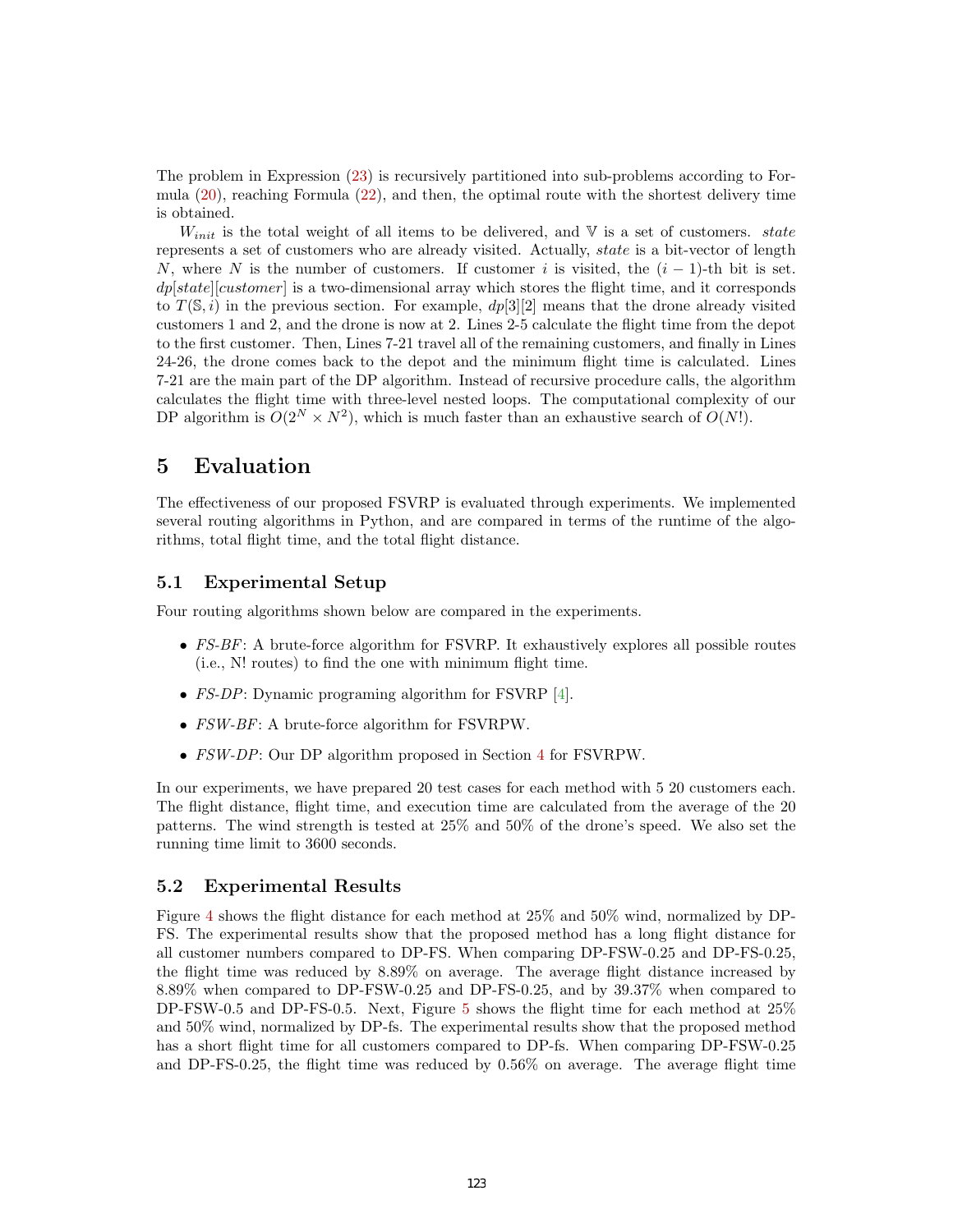<span id="page-8-0"></span>

(a) Comparison of flight distance wind is 25%



Figure 4: Comparison of flight distance

was 0.56% shorter when comparing DP-FSW-0.25 and DP-FS-0.25, and 23.45% shorter when comparing DP-FSW-0.5 and DP-FS-0.5. These results show that even if the flight distance is longer, delivery can be made in a shorter time by using the wind. Next, Figure [6](#page-9-8) shows the

<span id="page-8-1"></span>

(a) Comparison of flight time wind is 25% (b) Comparison of flight time wind is 50%

Figure 5: Comparison of flight time

computation time for each method. From the results of the experiments, the computation time for BF-FSW-0.25 and BF-FSW-0.5 exceeds one hour when the number of customers exceeds 12, making it impossible to determine the delivery route. On the other hand, DP-FSW-0.25 and DP-FSW-0.5 were able to perform the calculation for all customers within one hour. From the above results, our proposed algorithm can show its usefulness when the number of customers is 20.

## 6 Conclusions

Drones are expected to be popular vehicles for delivery services. In this paper, a dynamic programming algorithm is proposed defining vehicle routing problems that take into account